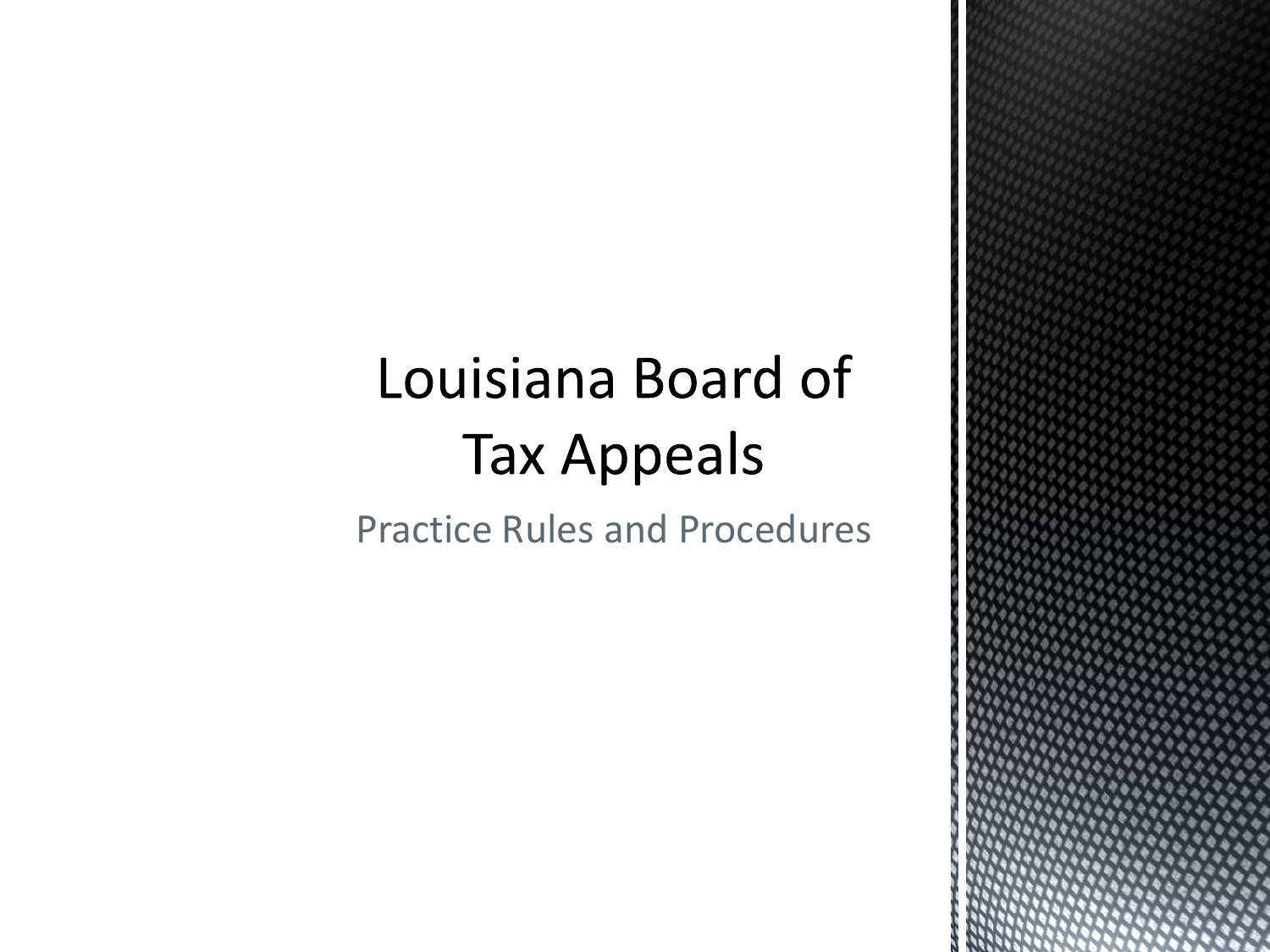- **[http://labta.louisiana.gov](http://labta.louisiana.gov/)**
- Address: 624 N. 4<sup>th</sup> Street

Baton Rouge, LA 70821

Iberville State Office Building

Contact Information and Judges

- Phone (225) 219-3145
- Vice Chairman and Local Division Judge: Cade Cole
- Chairman: Anthony J. "Tony" Graphia
- Francis "Jay" Lobrano
- **Can have cases heard by Local Division** Judge or full 3-member panel.
	- Every parish has elected to have the Local Division Judge hear local sales & use tax cases.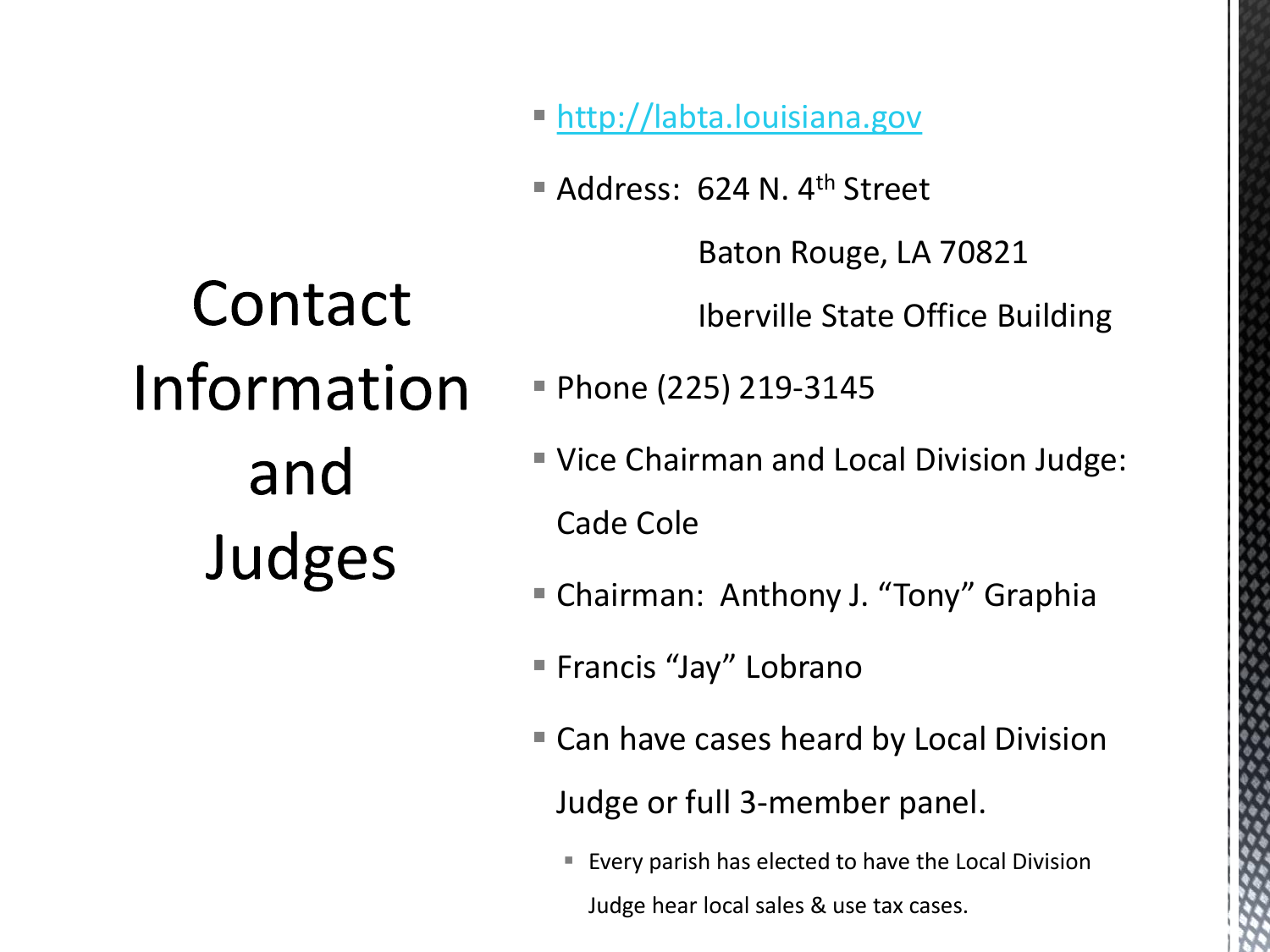**BTA Rules** and Procedures

- Taxpayer files Petition must allege facts in numbered paragraphs.
- Takes the place of the district court in all respects.
- Rules allow for discovery, exceptions and motions. Local division under Judge Cole very close to district court rules for pleading and practicing.
- Automatic setting of status conference and periodic status conferences to ensure case movement.
	- **This applies from the moment a suit is file and** it's a standard practice.
- **Less formal but record must be established.**
- Appeal to Louisiana Court of Appeal in jurisdiction in which the Collector is located within time limits allowed by statute.